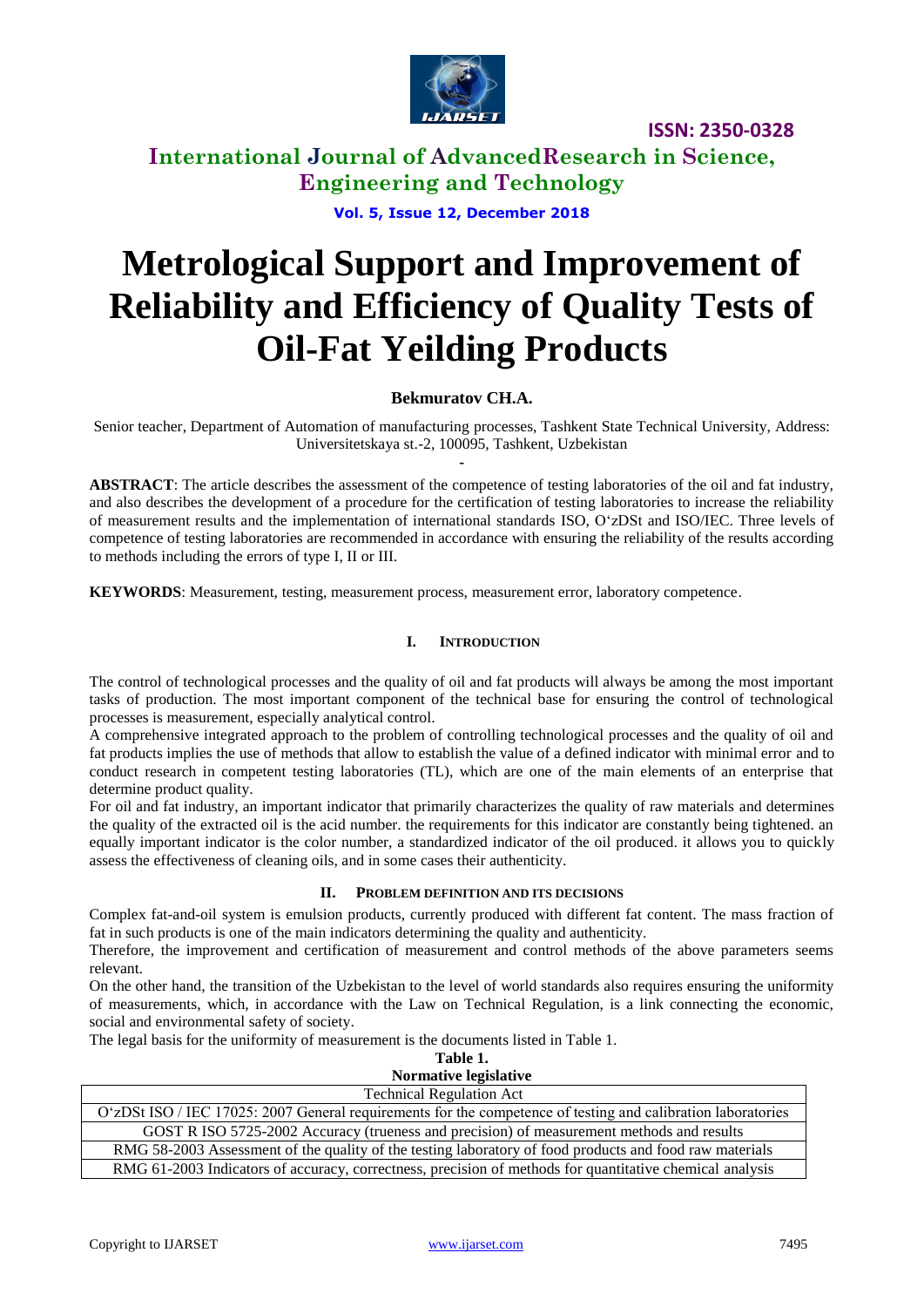

### **International Journal of AdvancedResearch in Science, Engineering and Technology**

### **Vol. 5, Issue 12, December 2018**

The current legislation (table 1) on the one hand requires interlaboratory testing, on the other hand. It lays the foundation for the formation of the certification procedure for TL. These aspects are interrelated, as for conducting interlaboratory tests knowledge of the competence of the involved subjects is necessary.

Currently, TL competence is confirmed as a result of the accreditation procedure according to O'zDSt ISO/IEC 17025: 2007 General requirements for the competence of testing and calibration laboratories. These standards put forward general requirements for TL and lead to the form of accreditation, using the concept of certification as a checking procedure of the testing laboratory to determine its compliance with the established requirements, which have a general organizational legal (legal) character. The above documents describe accreditation procedures for testing laboratories and general requirements, but do not set standards on the criteria by which accreditation is made. The above documents also do not imply an assessment of the activities of the staff [1].

The present work on the studied frequent (special) examples allows us to create methodological basics to solve such a problem. As can be seen from Figure 1, the actual subject of measurement is not an individual analytic operator, but a measurement laboratory as a whole. In general, the structure of the testing laboratory can be described by the following scheme presented in Figure 1, where the method and factors are highlighted as objects and procedures that determine the measurement error in general and they form particularly the subject - the laboratory.



Fig.1. The scheme of interrelations of metrological important elements of the laboratory in the measurement process.

Since the laboratory is a basic element of the measurement system, the objective criterion of its competence is the ability to perform measurements of known complexity with the necessary accuracy, i.e. general metrological characteristic. Such an ability, in principle, can be established only as a result of a special experiment - intra and interlaboratory metrological certification, based on a system account of the effects of equipment, personally, external conditions and methodological principles on the accuracy of measurements. From the entire array of significant factors affecting the error of the laboratory, we can distinguish several main groups and their corresponding sources of error: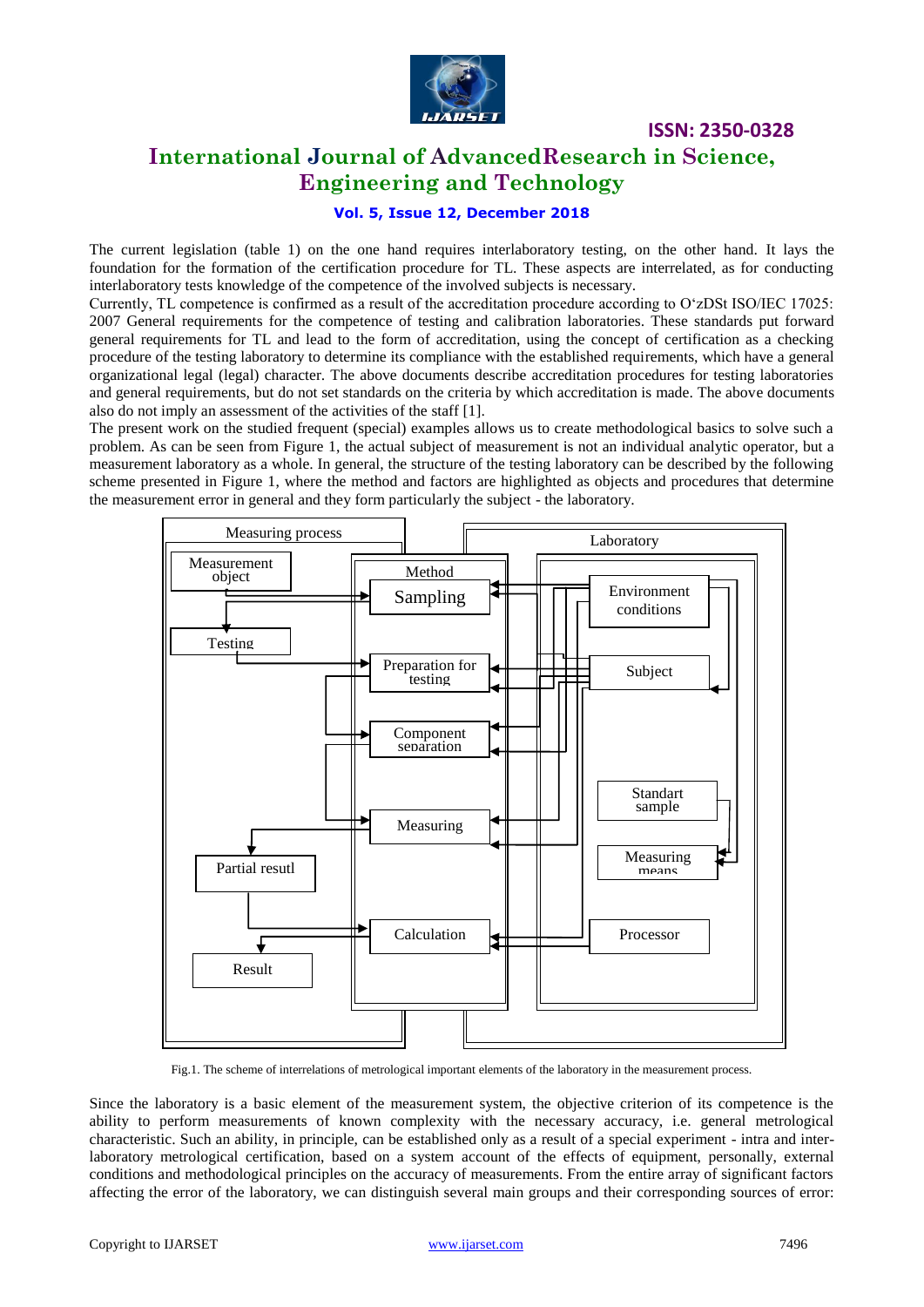

# **International Journal of AdvancedResearch in Science, Engineering and Technology**

### **Vol. 5, Issue 12, December 2018**

method, person, object of measurement, completeness of separation (separation), measurement, instrument, reagents, measurement conditions.

In general, the measurement error in the laboratory, which characterizes their quality, can be represented in the following in formula (1):

$$
\Delta_{lab} = \sqrt{\Delta_{pers}^2 + \Delta_{obj}^2 + \Delta_{sep}^2 + \Delta_{inst}^2 + \Delta_{react}^2 + \Delta_{cond}^2 + \dots}
$$
 (1)

where,  $\Delta_{object}$  is a component of the error introduced by the properties of the object;

 $\Delta_{\text{inst}}$  - component of the error due to measuring instruments;

 $\Delta_{\text{react}}$  is a component of the error introduced by the quality of reagents and materials;

 $\Delta_{\text{sep}}$  is the error component caused by separation and measurement procedures;

 $\Delta_{\text{cond}}$  is a component of the error introduced by fluctuations of conditions;

 $\Delta_{\text{ners}}$ - component of the error due to the actions of person.

Formula (1) is a mathematical description of intra-and interlaboratory interactions, in general, it corresponds to the principles of the element-by-element attestation method. The essence of the element-by-element certification consists in determining the total error of the measurement result on the basis of particular estimates of its components. Detailed examination of all these objects makes it clear that it is necessary to study all the factors which affect the accuracy and quality of measurements [2].

The methods used for the analysis of both fat-containing and other products can be divided into three groups, in accordance with Table 2. The first group represents the elementary units of analysis that are universal for any industry and carry the error of the first kind only. These are relatively simple methods with an error of only the  $1<sup>st</sup>$  kind. The second group is relatively simple methods that have an error of the  $2<sup>nd</sup>$ kind. The third group includes more complex methods, often specific to the industry [3]. **Table 2.**

| Compliance with the level of competence of the laboratory manifested in the methods of kinds error. |  |
|-----------------------------------------------------------------------------------------------------|--|

| Error                                  | Indicator and method                                                                                                                        | <b>Laboratory competency</b><br>level |
|----------------------------------------|---------------------------------------------------------------------------------------------------------------------------------------------|---------------------------------------|
| $1st$ kind                             | weight (weighing);<br>density (pycnometric method)                                                                                          | Elementary                            |
| $1st$ kind<br>$2nd$ kind               | acid content in aqueous solutions (aqueous acid-base<br>titration);                                                                         | Average                               |
| $1st$ kind<br>$2nd$ kind<br>$3rd$ kind | acid number in organic solutions (non-aqueous acid-base<br>titration);<br>mass fraction of fat (extraction);<br>chromaticity (comparative); | high                                  |

The assessment of laboratory quality is carried out by the value of the Z-index RMG 58-2003. The assessment can not be made, objectively due to their heterogeneity and relatively low stability over time, thus, there is a need to create special samples.

Certification samples are the means of metrological certification of testing laboratories in the form of the substance or material which composition or properties are established upon certification and are encrypted with respect to the laboratory to be certified. Attestation samples retain all basic requirements and properties of standard samples [5, 6].

An essential step in the construction of the above-described system for analyzing the competence of testing laboratories is assessing the errors, which is used to certify methods when applied to certification samples. Knowledge of the error of these methods provides basis for evaluating the results obtained in laboratories. During the certification of selected MMTs, emphasis was also placed on their refinement and improvement.

The presence of mass and density samples is emphasized both by the availability of these procedures in the form of elementary analysis units in most methods and by the mandatory control of the finished product by the indicators of net quantity [2].